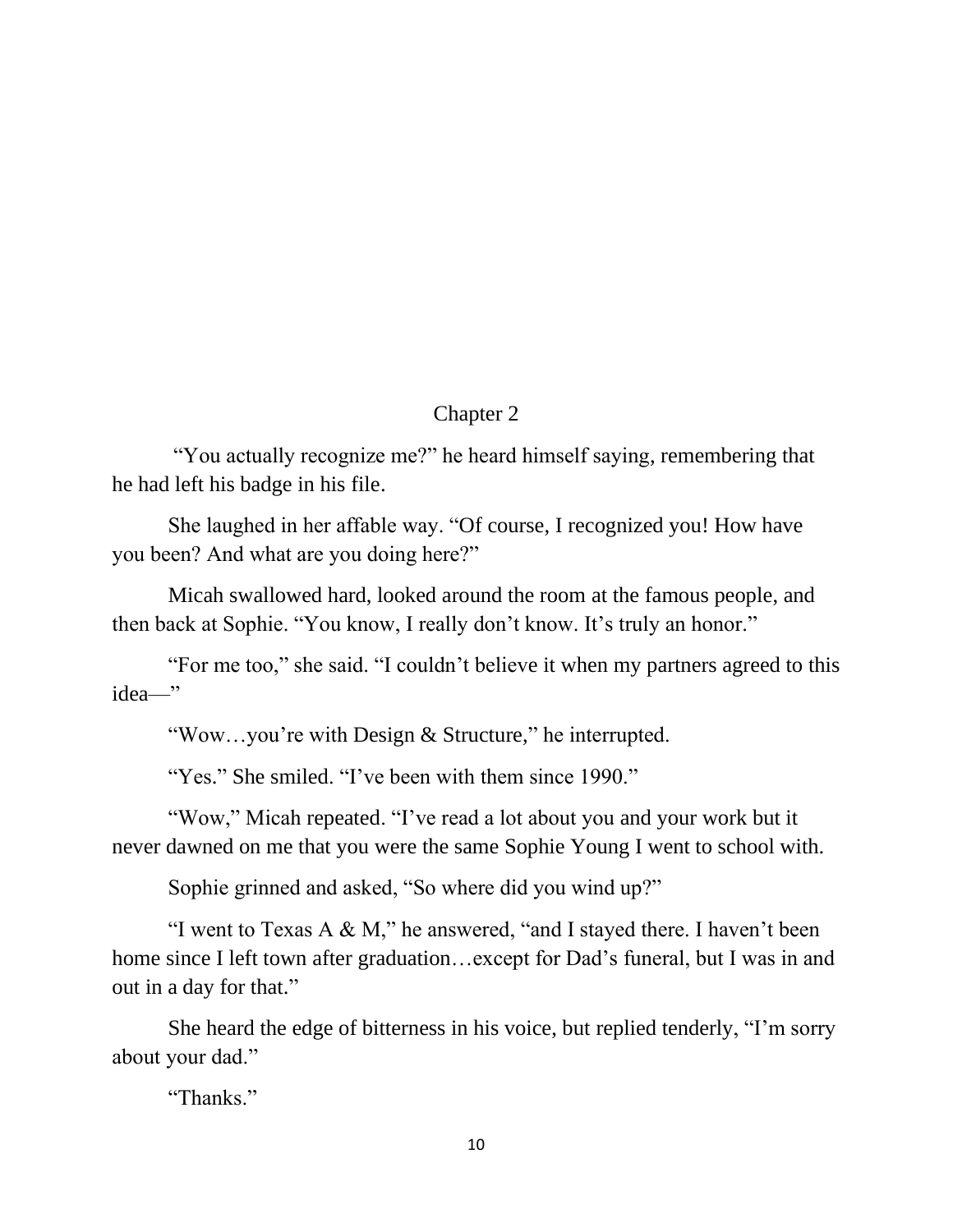"And let me guess," she went on, "You'd rather that someone else in your firm had made the trip?"

"Am I that transparent?"

"Yes."

"Well," he took a breath and cleared his throat. "Your bio said you went to Cornell. Why on earth did you ever come back to this?"

"Because I love it here," she answered, a gleam in her eyes. "And my family is here. Plus, I thought maybe I could help my old hometown out of the rut they were digging themselves further into."

Micah shrugged. "I guess we'll see."

She couldn't help but smile at his poor attitude. "Well, hopefully I can change your mind about the old place.

Micah could only shrug again, but said no more as the room was called to order and Adolph Von Topfer took the podium.

"Come on," she whispered as Von Topfer began to speak, "get your stuff and sit with us. There just happened to be an empty seat next to me this morning."

*Really?* he thought, but outwardly he nodded and hurried to get his things. Maybe this trip wouldn't be so bad after all.

Benedict excitedly fumbled with his phone from across the room and texted: *They recognized each other right away. She invited him to sit at her table. The empty seat was brilliant!*

He waited for an anxious minute for a return text, and finally it came: *I will keep praying, and you do the same. I've got a good feeling about this.*

Benedict smiled and nodded. He did as well.

The speakers finished around lunchtime and everyone headed for the catered buffet just across the hall. Sophie was about to invite Micah to have lunch with her,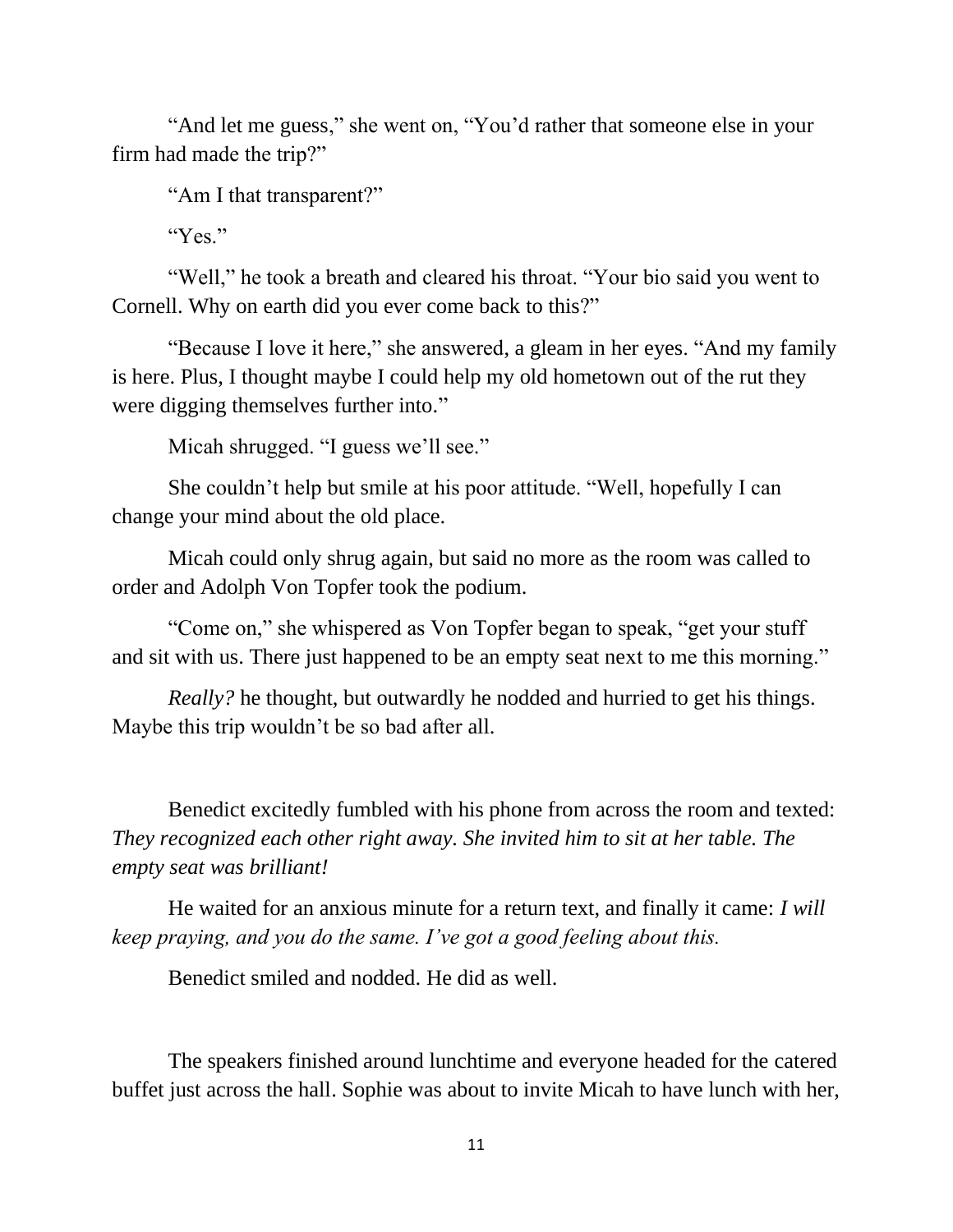when one of the other senior partners at Design & Structure, Benedict Lawrence, hurried over to her table.

Benedict was nearing eighty years old, but still tall and strong. His hair was shiny grey, and striking against his perfect, black skin. His deep brown eyes didn't miss a thing, which is why he had hastened to meet the man sitting next to his favored partner.

"And who do we have here?" he asked, extending his hand. Micah took it in a firm shake.

"Benedict Lawrence," Sophie began, "this is a classmate of mine, Micah Bloomfield. We went to Henry Ford. We were in math club together."

Benedict frowned as he inquired further, "Micah Bloomfield? Engineering and structure safety is your specialty if I recall."

"Yes," Micah answered.

Benedict raised a white eyebrow and looked at Sophie, "You guys want to eat with me before we take Micah upstairs to check his office?"

"Is that where I'll be working?" Micah blurted, so stunned at what he was hearing that he hadn't noticed Sophie's head snap around to look at her partner. The way Micah understood the arrangement was that he'd have a cubicle for work, and maybe a conference area to present his drawings and recommendations.

Benedict laughed heartily and slapped Micah on the back. "Well, you'll have to work somewhere. If that's okay with you?"

Micah nodded. "That's great. I can't wait to see it."

Sophie followed behind Benedict and Micah as they walked through the offices of Design & Structure. Benedict had shown Micah to a fully outfitted office, not far from her own, and she was surprised. She'd noticed the work going on down the hall but it never dawned on her that it was for one of the visiting architects. The bulk of them had been set up in offices, with interns, one floor below the main office—which she had designed herself. Why was this one architect getting such special treatment? And why hadn't the other partners notified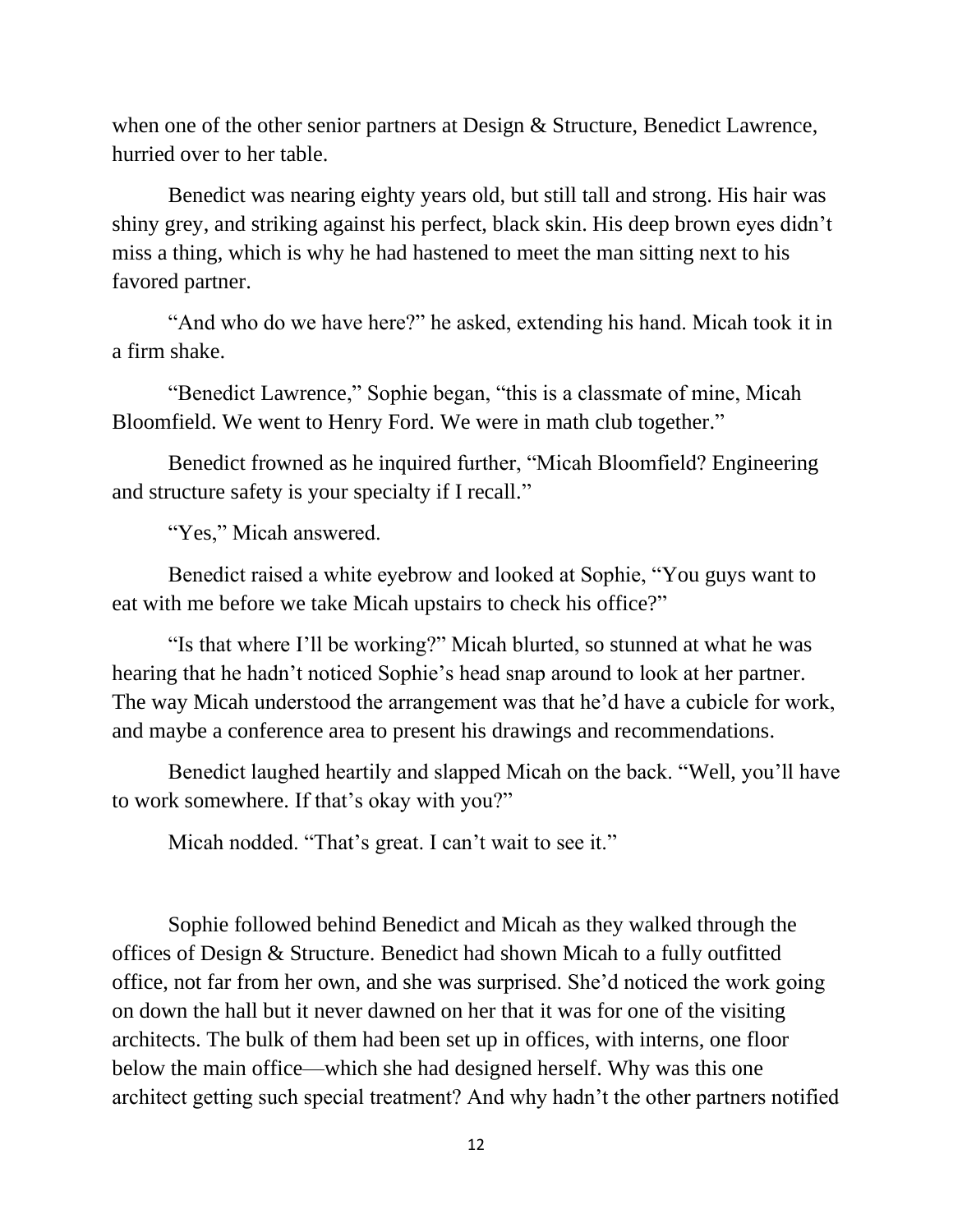her of these plans? She was, after all, a senior partner. She would never question Benedict in public, and probably wouldn't say anything in private either. But she did wonder what on earth was going on.

She frowned as she listened to them banter back and forth, as if they were old friends who'd finally rediscovered one another. It was odd to say the least.

Lunch had been odd as well. Sophie had really wanted to reconnect with Micah. They'd had so much fun all those years ago, and she'd thought of him often since. But Benedict invited French specialist Bijou Beaufort, along with Aiden McMillan from Ireland to sit with them. Two of the firm's best relationships in Europe, and he made sure the conversation flowed between them and Micah. She couldn't get a word in edgewise. Micah was absolutely glowing by the time they reached the twenty-fifth floor of Design & Structure.

As they neared her corner office, Sophie paused and put her hand on Benedict's shoulder. "I have a few things I need to check this afternoon," she explained." She smiled at Micah and then at Benedict and continued, "It looks like you have everything well in hand anyway. But call for me if you guys need anything."

"It's so great to see you again, Sophie," Micah said, extending his hand.

She took it, and looked into the sweet brown eyes of a younger man certainly he had lost ten years in his appearance just over the lunch hour. "You too," she replied, hanging on to his hand a little longer than she should have. "And maybe we can catch up later…" she glanced at Benedict with a wink and a halfsmile, "...when we don't have so many interruptions."

Benedict chuckled, "Okay, Sophie, I'm sorry I hogged the lunch hour."

"Quite all right, my friend," she graciously excused, and went into her office. Benedict and Micah continued on their way.

Sophie's office was the envy of the entire building. It had floor to ceiling windows along the west and north sides, which gave her a superb view of the city she loved. And though it was somewhat chilly in the winter, she wouldn't give it up for the world.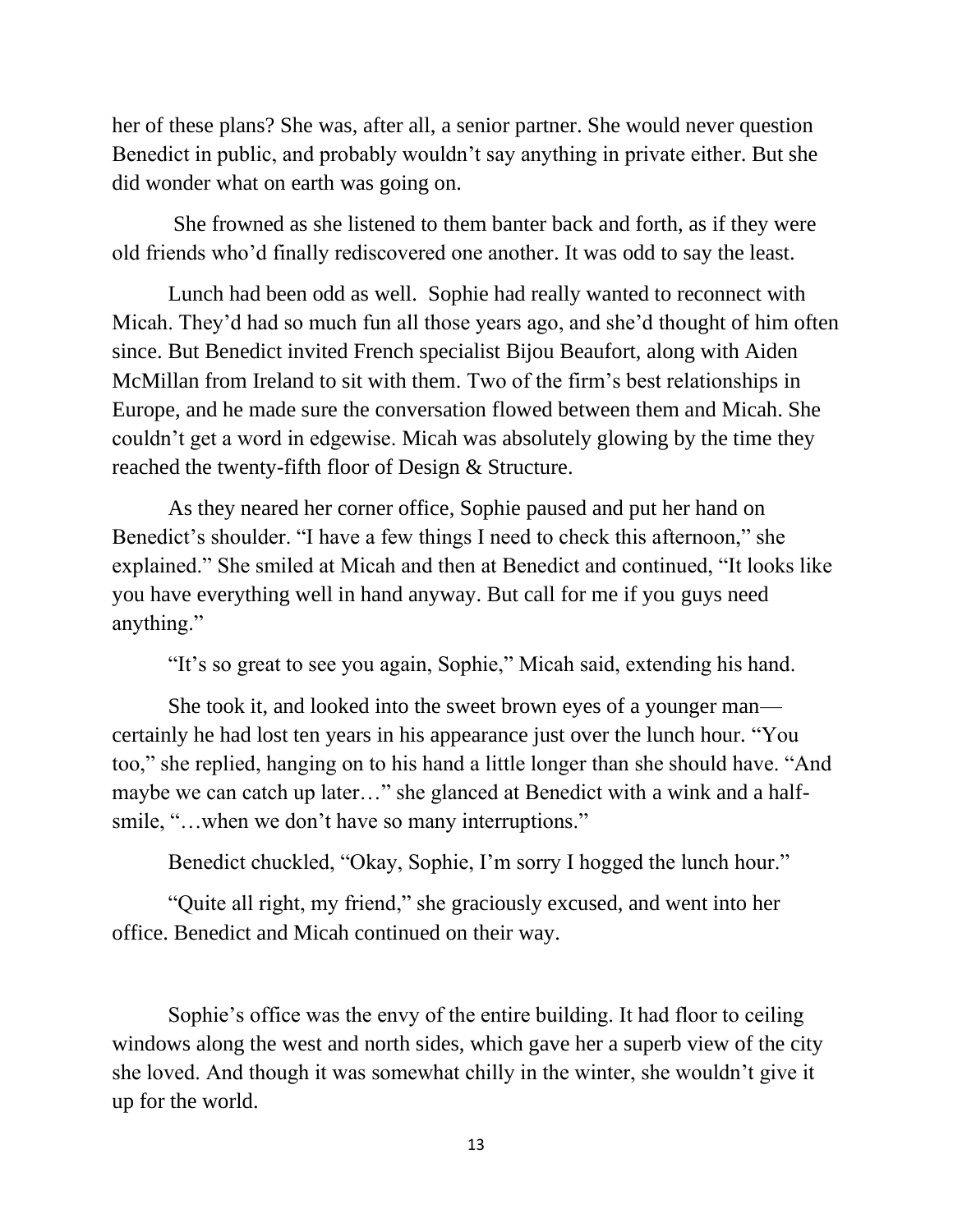The other walls were made of rich cherry wood panels, and on them she displayed before and after images of her favorite projects. Near her degree credentials she hung a photograph of her mother and father, along with her siblings, and an old Polaroid of her Uncle Mike that she'd been able to enlarge from the negative.

She had a drafting table in the southeast corner of the office, while a formal desk and hutch were located opposite.

She hurried to her desk, quickly settled into her comfortable leather chair, and booted up Facebook on her desktop. "Why am I doing this?" she muttered as she typed in Micah's name. She '*tsk'd*' and said, "Because you were the sole reason I went to all of those stupid class reunions that you never showed up for."

His profile picture popped up immediately. "Okay…are you still married or what?...What was her name?...Loud…Way too much make-up…Rivka? Or something like that. That mean girl who always called me 'Big Nose Sophie.'…I hated her....And why would I even care about whether or not you're married?" She clicked on the link that took her to his timeline and read the information. There was no wife listed, but he didn't list that he was single either. "Doesn't look like there are any kids—"

"Hi Sophie—"

Sophie nearly jumped out of her skin. She closed her browser as if she'd been caught in the act of something nefarious and looked up to see Meredith, her assistant, standing in the middle of the office.

"How long have you been there?" Sophie wondered if she sounded as guilty as she felt.

Meredith grinned and looked at her feet, her long black braids cascading around her dark brown face. She was young, perhaps only twenty-two, with stunning almond shaped black eyes, and the quickest mind Sophie had ever worked with. She came on board the spring before, after she graduated from Mike Ilitch School of Business. She looked up at Sophie and smiled again. "I just walked in. Mr. Lawrence gave me a file that he forgot to give you last week." She took in a deep breath and approached Sophie's desk, handing her a manila folder.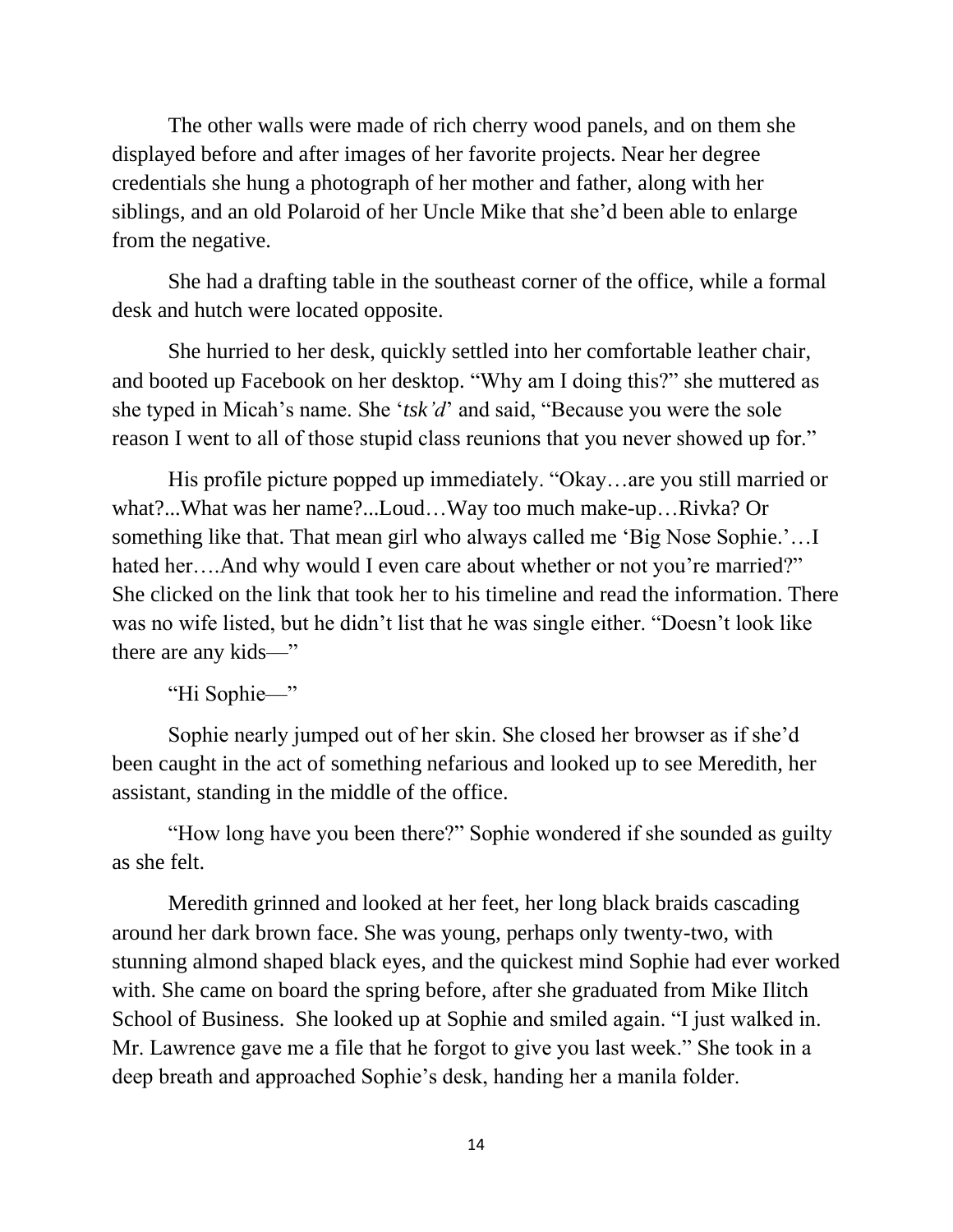Sophie frowned with curiosity as she took the folder. "Did he say what it is?"

"Yes. It's the list of attendees and their bios for the summit. Apparently, he added an engineering and structure safety specialist at the last minute and forgot to tell you about it."

"Oh, I think he gave me this this morning."

Meredith shook her head. "He just gave me this one a few minutes ago. He said the one you received this morning was full of errors."

"No kidding?" Sophie said, opening the folder, perusing the front page. Sure enough, there was Micah's name and bio amidst the names of famous architects and restoration specialists from all over the world. He hadn't been in the information she received last week.

"And he also wanted me to remind you that Tiger Hansen's parents are going to be in town for the game this weekend," she continued. "Do you want me to extend them an invitation to the company suite?"

Sophie looked up from the file and nodded in the affirmative. "And if you would, please invite them to my Saturday barbeque for after the game. Mr. Hansen is a big fan of someone who will be there and Tiger wants to surprise him."

Meredith made a note on her smartphone. "Anything else?"

"I'm good, thanks Meredith."

"No problem. I'll see you later," Meredith replied, turning and leaving the office.

Sophie's eyes dropped back to Micah's bio: Micah Bloomfield…born in Detroit, Michigan…graduated from Texas A & M summa cum laude…employed at the firm of Rebuild & Restore…specializing in early 1800's ranch and southern Victorian, and engineering and structure safety.

"This is so unusual," she mumbled to herself. He hadn't worked on a single overseas project, no intercity projects to his name, nothing industrial, and it appeared that he hadn't written any articles. "Why *is* he here?"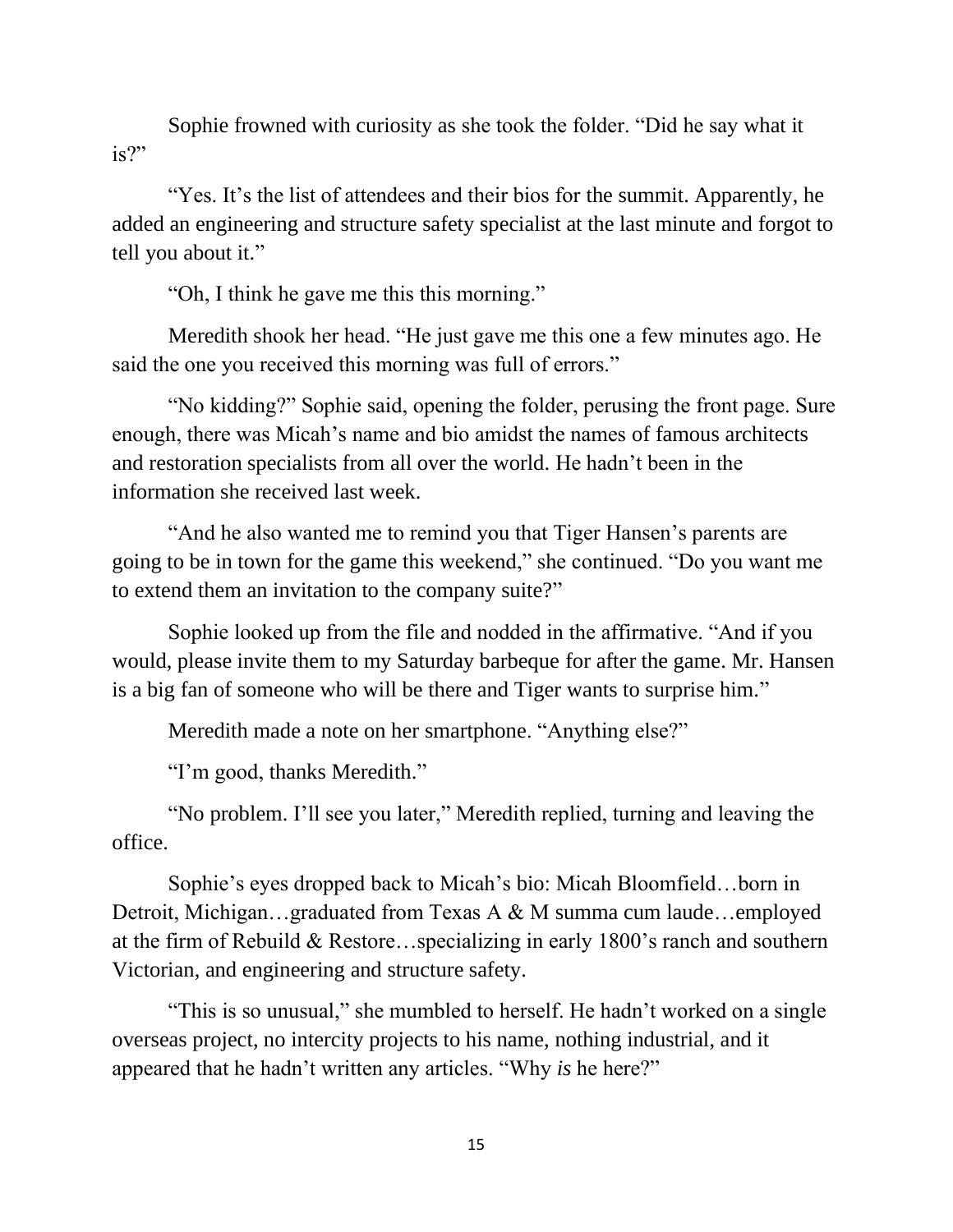She closed the folder and leaned back in her chair. *Well, it really doesn't matter why.* Benedict was known for getting a wild hair every now and then. *He probably did it at the last minute, like Mere said, and didn't think that I'd have time to get another office together downstairs.*

Her eyes drifted to the cityscape before her and she let her mind wander. *He was so cute*, she thought, allowing her memory to drift back to a much younger Micah Bloomfield. She smiled as she remembered the sweet boy who couldn't even bring himself to talk to her, though she hadn't been any braver. How she'd longed to go to one of his hockey games, but never had the courage to ask if it would be okay. And wouldn't it have been fun to go to a dance together? But Sophie hadn't gone to any dances either.

And he was incredibly smart. She laughed quietly as she remembered the time he came up with a formula that stumped their calculus teacher. *What was his name? Mr. Feist.* Mr. Feist became so flustered that he dropped his chalk, and then somehow caught it in a skid beneath his shoe. When he started to fall, Micah reached to help the elderly teacher, only to be pulled down with him. She laughed again. What a great memory.

He was a normal kid from a normal family…and she didn't want him to know…But now he was suddenly here, without explanation…but had he even noticed her? Especially at this age. Well, he'd made first contact this morning…but then, he was always such a nice guy. Maybe he was just being the gentlemen that he always was.

Sophie shook herself out of the trip down memory lane, straightened herself at her desk and set the folder aside. *I'm too old for this nonsense*, she admonished. *The bloom is definitely off this rose. Get over yourself, Sophie*.

## FIL

Micah sank into the comfortable leather chair behind his formal desk and looked around. *Pretty nice digs for a pit like Detroit*. He gazed out of the floor to ceiling windows next to him along the eastern wall. Inhabited as well as abandoned buildings as far as the eye could see. Some looking as if they were brand new,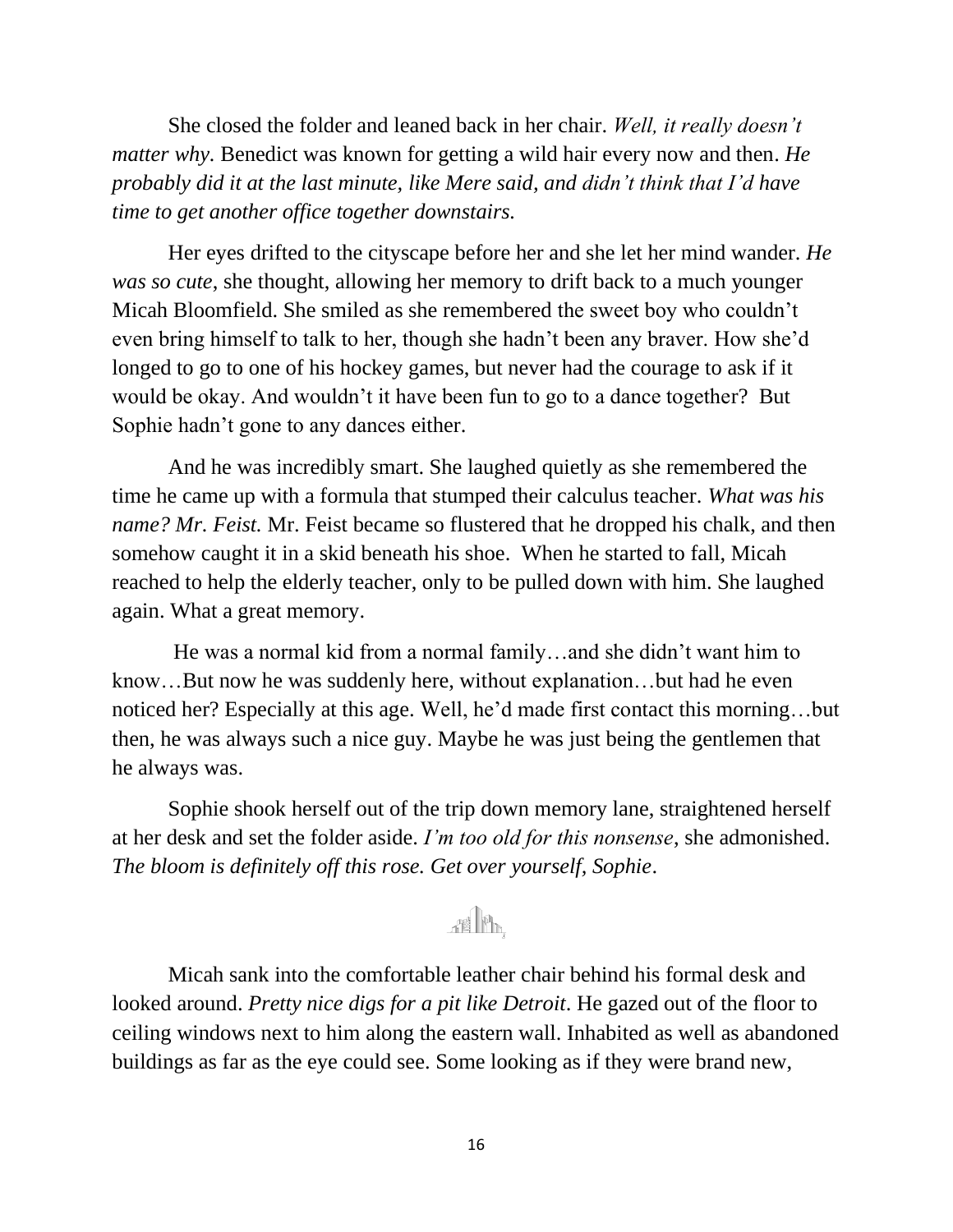some in between, some crumbling. Even vacant, dark brown lots—as if they'd been burned to the ground.

"What does she see in this place?" he wondered aloud.

On the other hand, the folks in Detroit had shown him amazing hospitality today. He'd met people he'd only read about, had been given a brand-new office, *and* an assistant, and had even run into an old friend.

*My old friend. She's still so pretty*, he thought. *And I'm old and fat! How did I let it get so far out of hand?* He sighed and got out of his chair and walked to the window, trying to recognize the lay of the land. It had changed a little, but not so much that he didn't know where he was. Design & Structure was situated very near to the Detroit River. From his twenty-fifth-floor office he could see the sign at the FOX and…*probably right over there is Comerica Park*…*and there's Ford Field*…

"Do you like the view?"

Micah turned with surprise to see Sophie in his doorway. He nodded and smiled. "I like it a lot." He turned back to the window and pointed as he questioned, "Is that the new Comerica Park?"

She walked to where he stood and took a look. "Yes, but it's not so new anymore. Mr. Ilitch finished Comerica Park in 2000. I try to never miss their home games."

"You always were a big baseball fan." He looked at her and raised one eyebrow. "You liked the stats if I remember."

She nodded. "Still do."

He quickly turned his gaze back to the view and pointed again as he asked, "And that's the FOX?"

"Yes. And that restoration was underway before I finished my MBA. I would have loved to have gotten my hands into that one."

She was standing so close that Micah could smell her perfume, and before he realized what he was doing he inhaled deeply. *She smells so good. What is that?* He backed away suddenly and blurted, "I saw on the schedule that there's a game and a barbeque on Saturday for all of us?"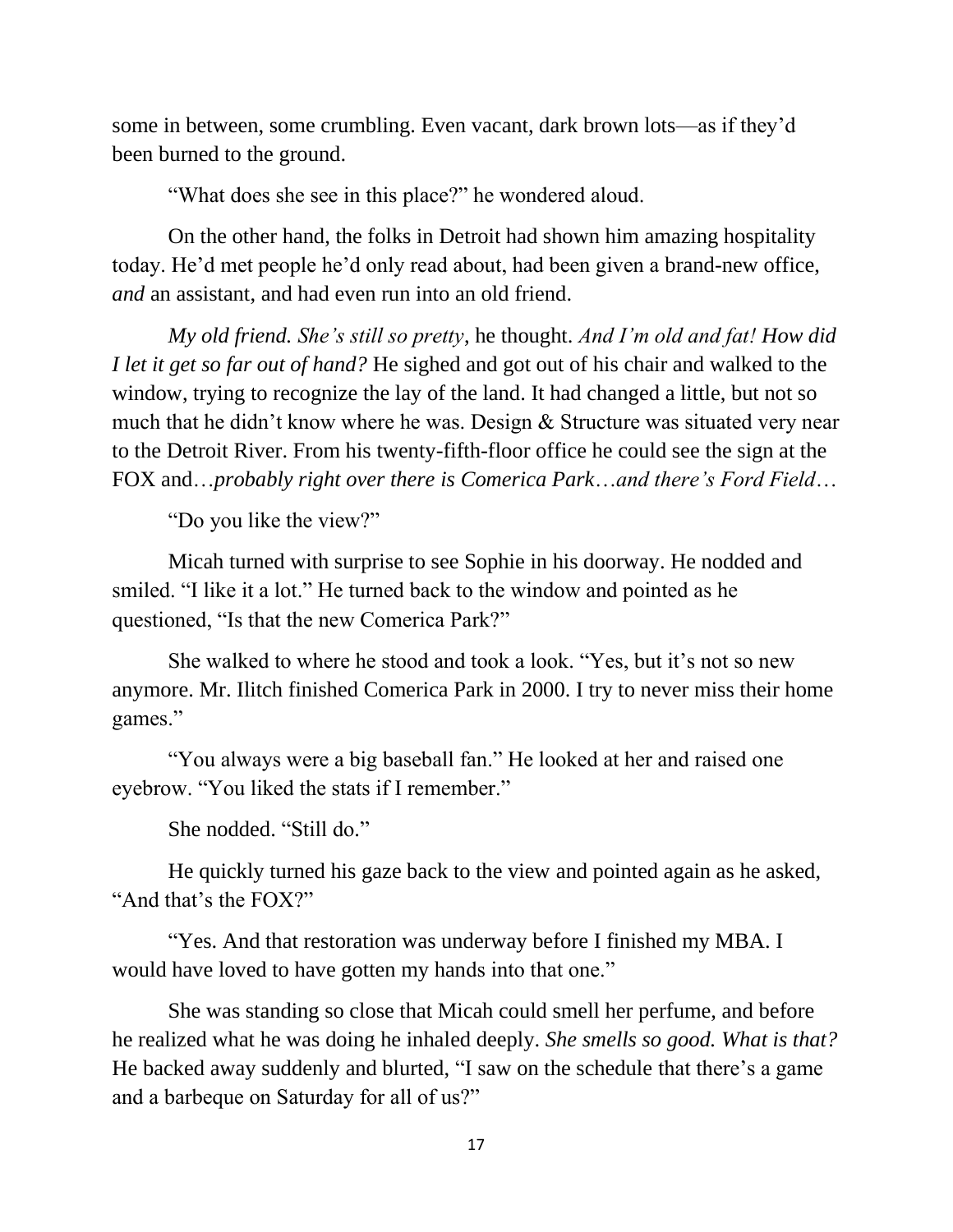Sophie backed away as well. "I understand if you can't come…with Synagogue—"

"Oh, I'm not a very good Jew," he interjected. "I'll be there."

"Great," Sophie replied. "I love baseball and I love to entertain. And there will be a few celebrities in attendance. Tiger Hansen is retiring this year—"

"Will he be there?" Micah seemed to gasp.

Sophie smiled. "Tiger is a good friend of mine. He'll be in attendance. But don't tell anyone else. It's supposed to be a surprise."

"How did you get to know Tiger Hansen?"

"I restored a condominium for him."

Micah looked at her with awe and amazement. "You've had one heck of a life haven't you, Sophie?"

"You could say that," she agreed. "And most of it has been a lot of fun."

Micah couldn't help but smile at her as he looked into her steely gray eyes. He wondered if she had a boyfriend…*or, Heaven forbid, a husband*. He glanced at her left hand…*no ring…*

She seemed to hesitate, and perhaps fidget for a minute before she eased herself toward the doorway. "I just remembered something I have to do before I leave. But I'll see you tomorrow morning?"

"Bright and early," Micah replied.

She gave a nod and hastened down the hall.

## an Ith

Sophie hurried home after work, changed into some relaxed blue jeans, a sweater, and loafers, then fixed herself a quick salad. Mondays were always hectic. Her mother wanted her to visit on Mondays and Thursdays, and ever since her dad had passed away, Sophie and her siblings felt that they should do that as often as possible. Sophie's brothers visited on Tuesdays and Wednesdays, and her sister, or her sister's adult children, visited during the weekend days.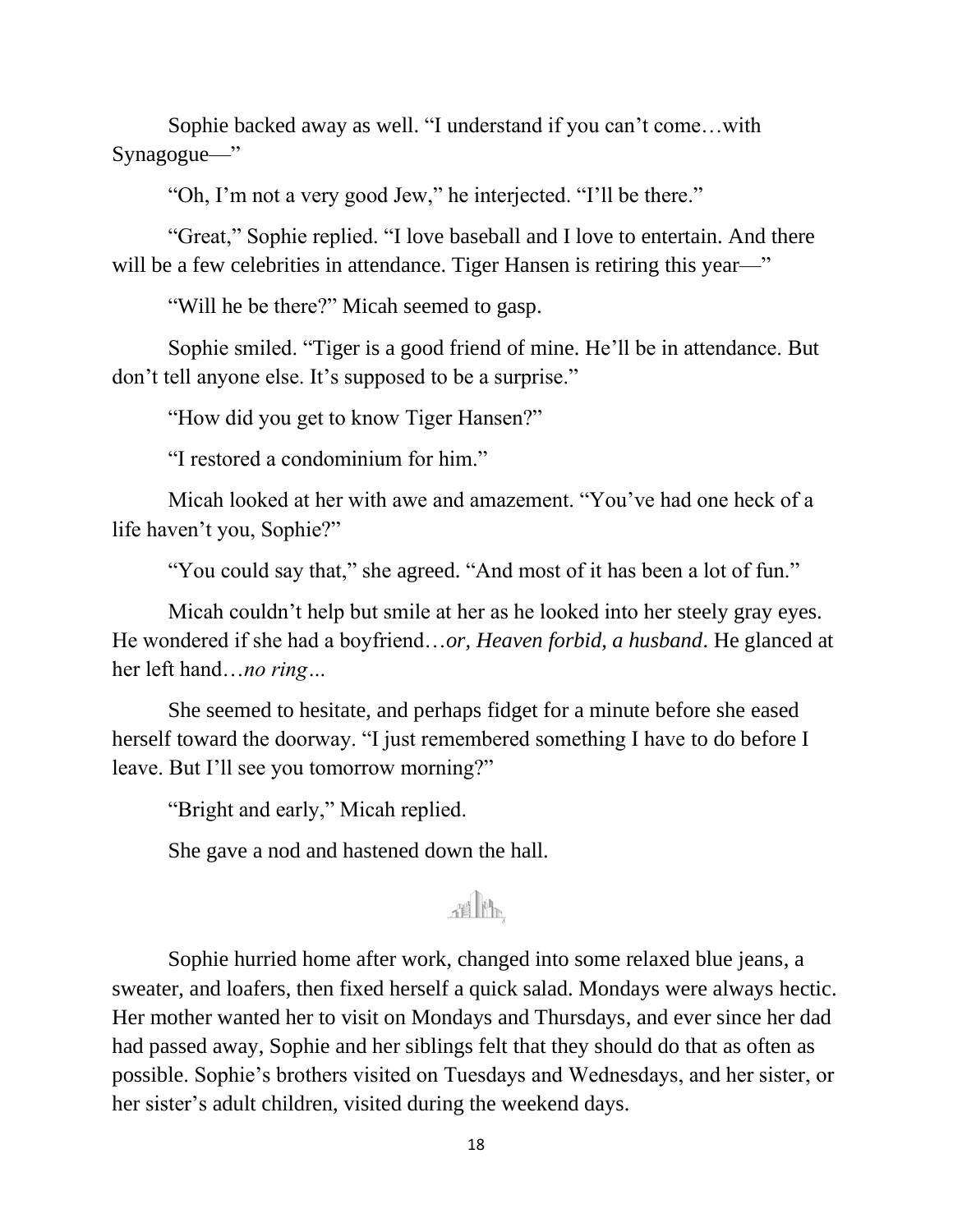Eva Young sold her home in Sterling Heights when her husband died two years ago. She moved to Grand Retirement Village in Ferndale, about thirty minutes northwest of the city. It was a high-end assisted living center, and Eva thoroughly enjoyed it. She excelled at organizing, much like her husband, and put together several widows' clubs: Widow Black Jack Night, The Widow's Book Exchange, Monday Supper for Widows, and, for the quiet ladies, Wednesday Tea for Widows.

Sophie arrived at the Grand Retirement complex within an hour and a half of leaving work. She parked her black Escalade out front, and hurried into the complex.

Eva was just returning from Monday Night Supper for Widows in the community center. Sophie saw her elderly mother shuffling her walker down the hall toward her apartment. Her back seemed more hunched than usual today, her hair whiter than ever. Sophie rushed to help her with the door.

"You're late," Eva whispered, her pale blue eyes squinting as she watched Sophie work the lock.

"I'm sorry, Mom. Traffic was a bear tonight."

"You were supposed to meet me in the community center at 5:45."

Sophie opened the door to allow her mother to pass through as she explained, "I had a big day at work today, Mom. I couldn't leave until 5:00."

Eva huffed and whispered, "Give me a break. You practically own the place. You should be able to do what you want. But whatever." She shuffled through her well-furnished, spacious living quarters making her way to the kitchen. She whispered over her shoulder, "Is the door shut?"

"Yes," Sophie answered.

Eva turned, raised one eyebrow and said aloud, "You missed something. He was here and I heard raised voices in there just a few minutes ago."

Sophie's eyes opened in surprise. She and her mother had been "keeping an eye" on Eva's favorite neighbor just down the hall, Jean Stratham. Jean's nephew, Fred McMasters, visited frequently, and Eva had deduced that he was begging her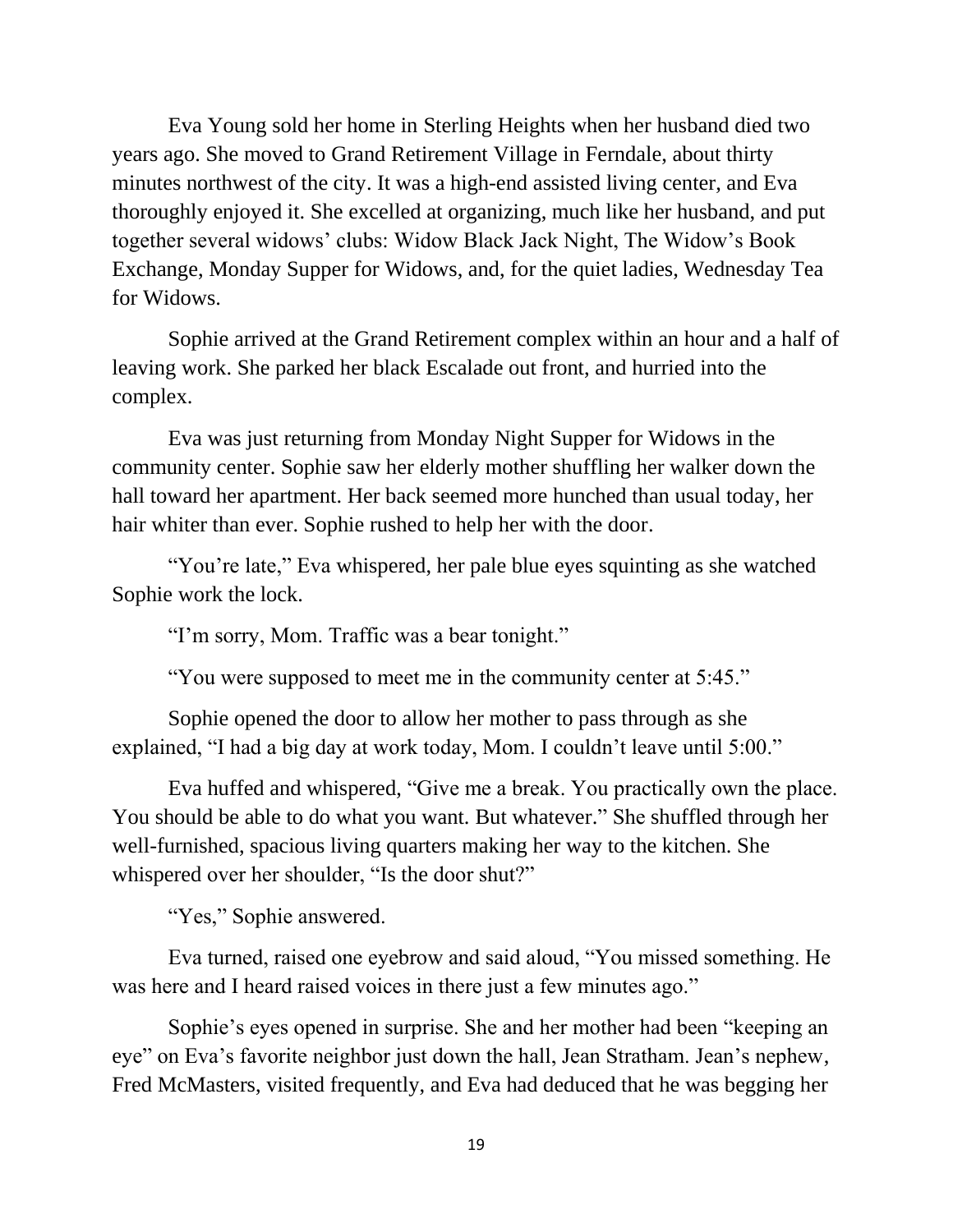for money. Sophie was inclined to agree as she knew Jean's nephew all too well, and had even dated him for a short time.

"Anyway," Eva turned and continued toward the kitchen, "You want coffee?"

"No, I'm good," Sophie answered. "Could you hear anything of what was said?"

Eva shook her head as she reached for a Keurig pod and placed it into the machine. "It was all garbled to me. I needed your good ears to listen for me again." As the Keurig blasted to life, Eva continued, "I'm sure it was some of the same old, same old…probably, 'just give me your money, Jean. Who cares where you wind up...you're nearly dead anyway."

Sophie couldn't help it. She laughed out loud at her mother.

Eva afforded a small chuckle at herself. Her coffee finished and she placed the filled mug on the counter top. "Come and get this for me, Sophie."

Sophie hurried to get her mother's cup and then followed her to her desired chair in the living room. She waited for Eva to seat herself, and then she carefully placed the hot mug on a coaster on the end table nearest her chair.

Eva's apartment was elaborately furnished and decorated by Sophie in hues of greys, whites, and taupe. The furniture was modern, yet comfortable. Sophie's floor crew had taken great pains to finish the hardwood as smooth as possible so that Eva didn't stumble with her walker.

The kitchen was a small galley, designed by Sophie, so that Eva could reach everything without a problem. Pull-down shelves were installed above, while hydraulic shelves were installed below so that Eva didn't have to stoop.

"I asked you a question, Sophie," Eva said.

"Oh, I'm sorry, Mom," Sophie shook herself. "What did you say?"

"Sit down. What did you do with yourself today?"

As Sophie took her seat, she couldn't help but smile as she answered, "Had a huge day at work today, Mom. It was our big Summit."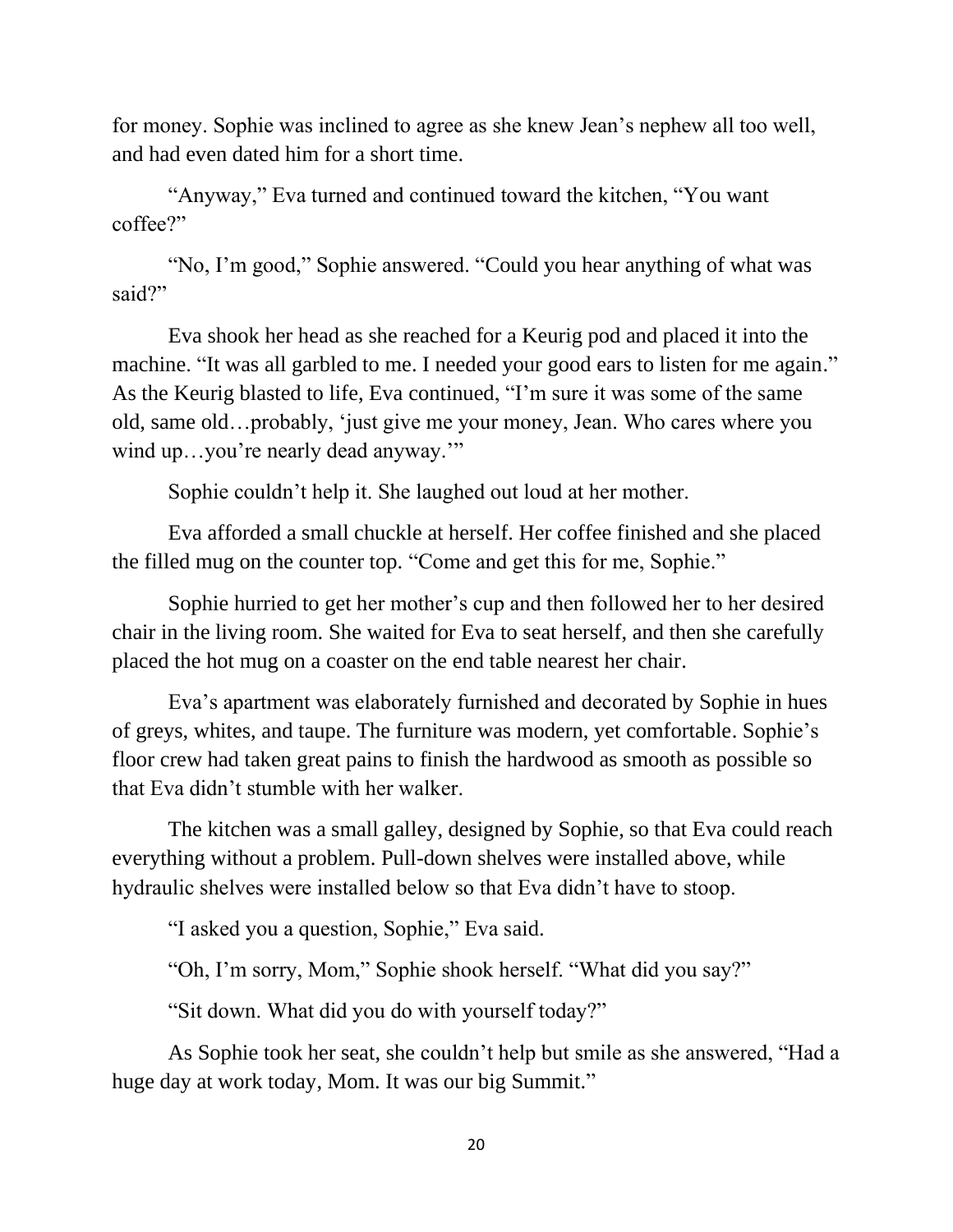Eva nodded.

Sophie's smile didn't fade as she continued, "I just love it, Mom. So many interesting people with such great ideas."

"You're a good girl, Sophie. Just make sure the downtown folks will still have a place to live when you're done."

"We will, Mom," Sophie agreed. "It's my top priority."

Eva nodded with approval.

"By the way, did you decide if you want to come to my barbeque on Saturday?" Sophie asked. "Amanda said that she'll bring you." Amanda was Sophie's older sister.

"Oh brother," Eva said with a heavy sigh, "I s'pose. Will there be rich people there?"

Sophie almost snickered. Instead, she swallowed hard and answered, "Yes, *very* rich people."

Eva chuckled.

"But I think it might be fun for you," Sophie continued. "Do you want to come to the game? You could sit in the company suite. It's nice up there and you can order anything you want."

Eva sighed thoughtfully. "That does sound like fun. Pencil me in."

Sophie smiled at her mother. "Okay, I'll let Amanda know."

## an Ph

The next morning, Sophie was just approaching the valet drop-off at the main entrance of Design & Structure of Motor City when a blue Mercedes pulled in and Micah hopped out.

"Will you be a regular, sir?" the valet inquired.

"Yes," Micah answered, handing him his keys.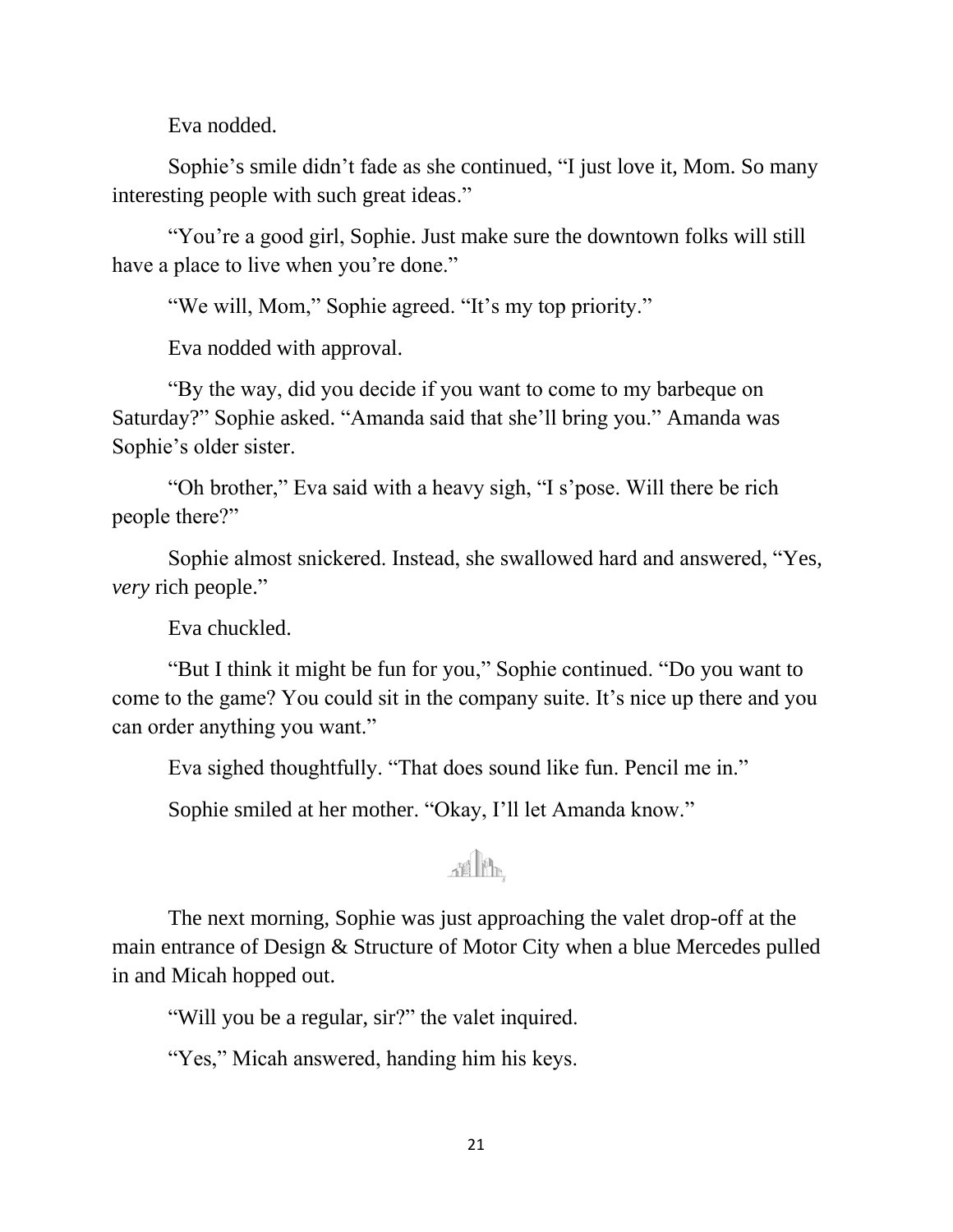Sophie waited at the doors for him to catch up and then said, "Good morning, Micah. Do you have to come far?"

"I'm on the Riverfront," he answered, reaching for the glass door and holding it for her.

"Thank you," she said with a smile and went inside.

"Where do you park?"

"I walk," she answered. "I don't live too far from here."

"You walk in Downtown Detroit?" he asked, flabbergasted.

Sophie chuckled. "Well, so far so good. It's really pretty safe. I just keep my eyes and ears open."

They parted ways at their respective offices, and Sophie hurried to get out of her sneakers and into her dressy shoes. Meredith came in, smartphone in hand, and clicked the screen.

"Good morning, Sophie. Good walk?"

Sophie was sitting behind her desk, just slipping into her pumps as she answered, "A little chilly today." She quickly pulled a mirror out of her top desk drawer, made sure her hair was in place, and then reached for her lip-gloss.

Meredith frowned as she watched her boss. Not only was she checking her make-up and hair, but she was making sure that her sweater and suit jacket were just so.

Finally, Sophie looked up, smiled at Meredith and asked, "Do I look okay?"

"You look great," Meredith answered. *You're one of the best-looking older ladies I've ever seen.* Her boss's behavior this morning was a little out of the ordinary. Not that Sophie didn't always look just perfect; her Banana Republic pinstriped suit, with the button-down ankle trousers, along with the black turtle neck was as stunning as her other outfits. Her chic black Chanel pumps finished the ensemble to a 'T.' However, Meredith had never seen Sophie put this kind of effort into it before. It was strange, and she couldn't help but wonder what had gotten into her.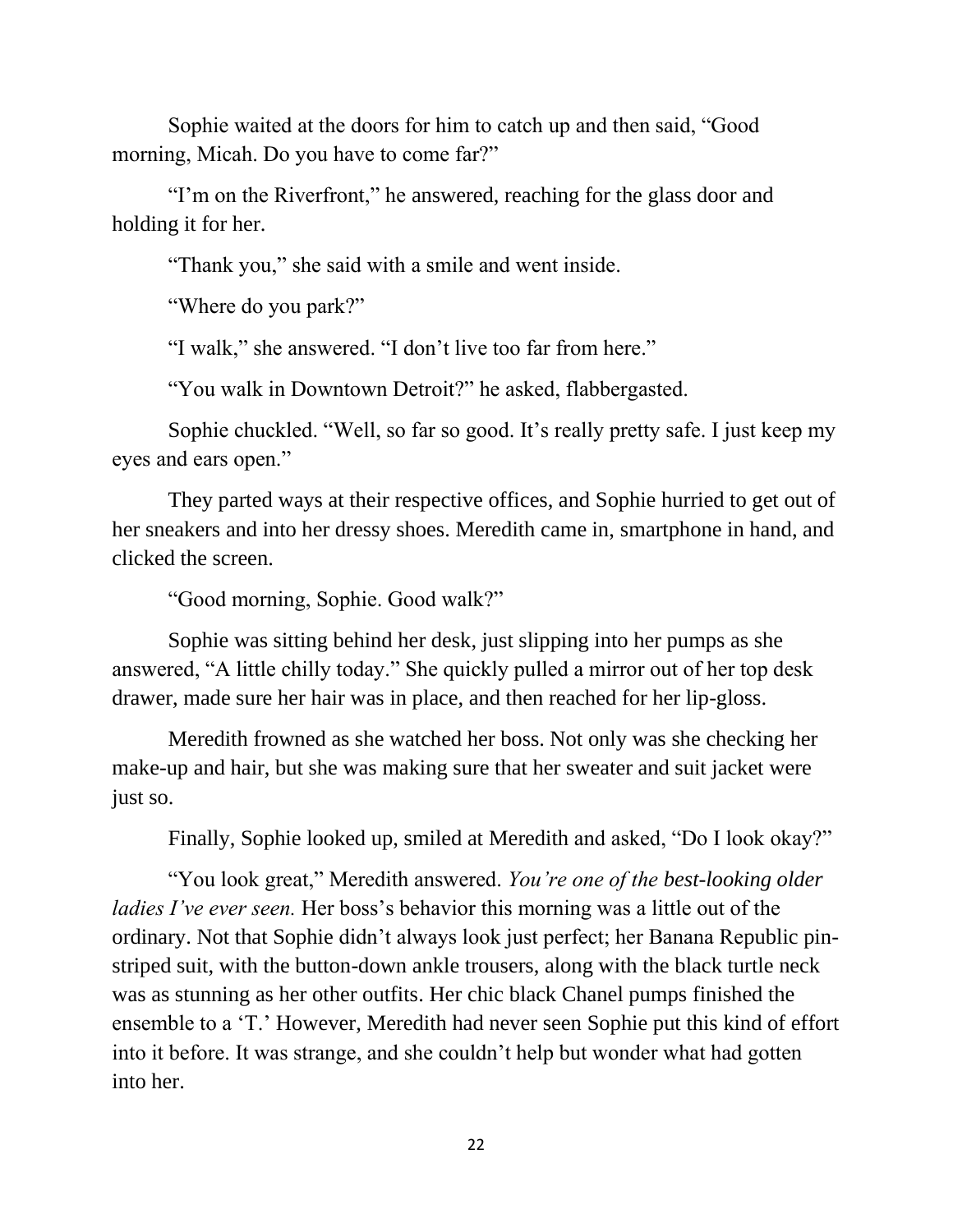"What do you have for me this morning?" Sophie asked with her regular sweetness.

Meredith was startled out of her thoughts and looked back at her smartphone. "You have your assignment presentation at 8:30 in the big conference room downstairs. I have the audio department working on the sound right now and it will be ready for you on time."

"How about coffee?"

Meredith nodded. "I called Astro for coffee, and they should be setting up by now. I told them to bring some rolls and biscotti with them. And I made arrangements with Foomanchew to cater lunch."

"Sounds fantastic," Sophie said with approval. "And since we will be having large gatherings the next few weeks, please see to it that we have some kind of a permanent arrangement with Astro. I don't know if our coffee makers would be able to keep up."

"Will do," Meredith acknowledged as she made notations on her smartphone.

"Anything else?"

"Your mother called and she has some questions about the barbeque on Saturday. Also, Penny Miller called about your restoration in Greektown. She'd like you to call her back at your earliest convenience."

Sophie jumped in her seat and let out a little squeal. "Whoo! Hoo! Penny Miller! I know exactly why she's calling. She just bought a gorgeous Tudor in the Cass Corridor just a couple of months ago that everybody said she was going to bulldoze. Must have changed her mind!" Sophie had suggested to Penny that she turn it into a home for wayward children.

Meredith chuckled. "Maybe you won her over."

"Maybe," Sophie acknowledged. Her expression became curious and she asked, "Did Mom say why didn't she didn't try to reach my cellphone?"

"Nope."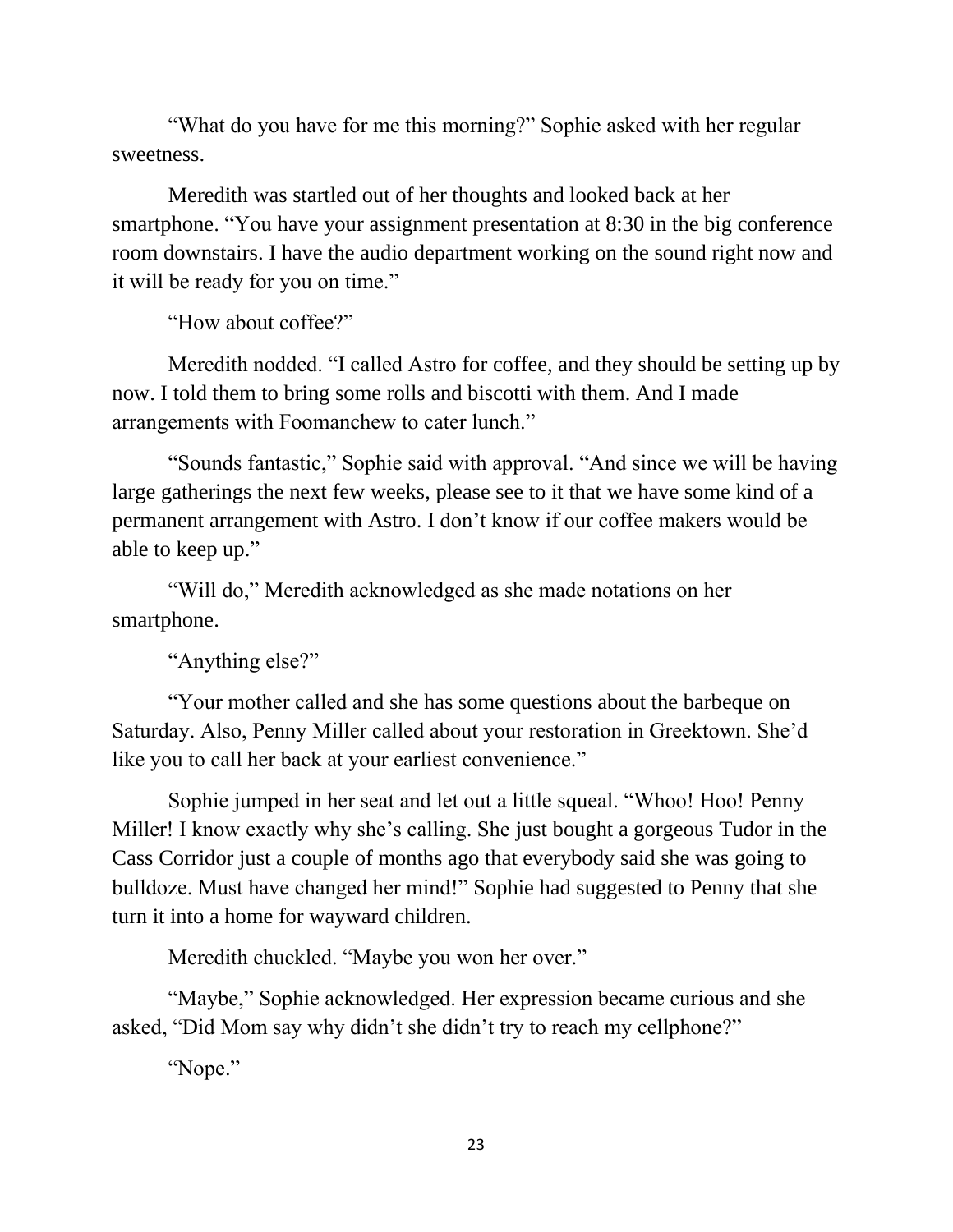Sophie nodded as she rose from her chair, reached for her files and pen, and said, "If that's everything I have to see Benedict really quick. He texted me this morning. Thank you, Meredith."

"You're welcome."

And with that they parted ways.

Benedict's office was nice, but it was nothing like Sophie's. He had a corner office, but the view wasn't as spectacular. He did have more floor space than Sophie, and more luxurious furniture. However, he couldn't watch the city change before his very eyes and that was a trade-off that Sophie just couldn't live with.

She knocked politely on his open door, noticing that both Benedict and Frank Whitehall, the other senior partner, were seated on the leather couch inside.

"You guys wanted to see me?"

"Oh, hello Sophie," Frank was the first on his feet.

Benedict rose as well, but appeared to falter for just a second. Frank reached for him, quickly steadied the man and then let his hand drop.

Sophie frowned. "Are you okay, Benedict?"

Benedict smiled and pretended to scuff his wingtip on the carpet below him. "I think I just stumbled on something in the carpet. We'll have maintenance check it." He seemed to re-center himself and then he asked, "Did you get the new attendees list from Meredith?"

"I did," she answered, still wondering at Benedict's near fall.

"I made sure to change the assignment lists as well," he went on. "I think you'll find everything in order. And I wanted to apologize for our last-minute addition—"

"It was actually me that added Mr. Bloomfield," Frank interjected. "His name floated across my desk and I thought we should add him."

"Oh, it's no problem," Sophie smiled.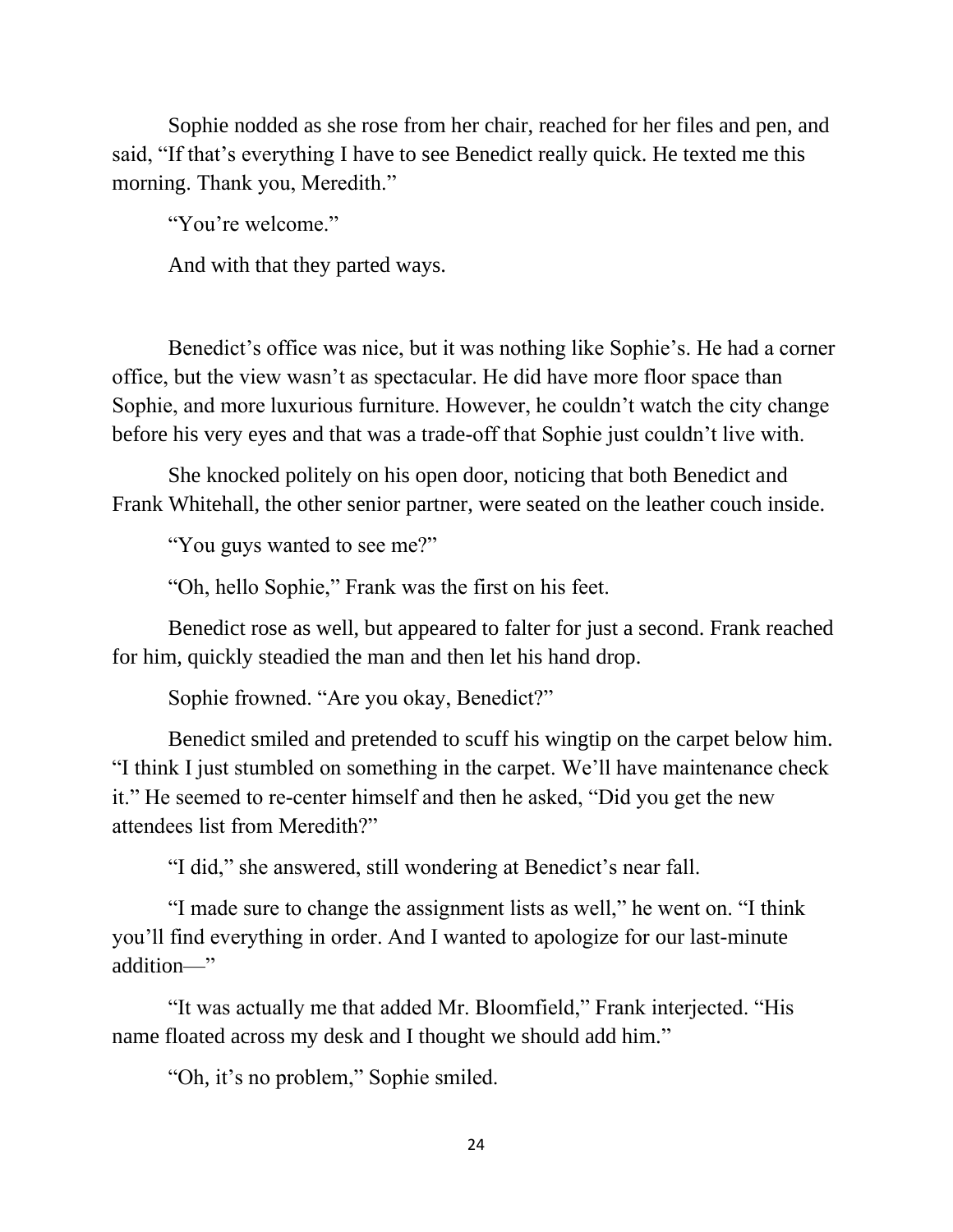"And one other thing," Benedict continued with a serious expression, "I need to get away for a family emergency, at least for this entire week. Do you think you can handle this on your own for a while?"

Sophie's jaw almost hit the floor. This was a big project and really required the both of them to handle, especially during the first week.

"It's really always been your baby," Benedict went on. "You know it inside and out, especially the preliminaries."

"And I can be available for whatever comes up," Frank added.

Sophie was astounded, but she nodded politely. Frank didn't know the first thing about this project. He had way too many irons, and interns for that matter, in the fire in Elmwood Park. Her project had been planned meticulously, and now Benedict was going to be away…*at least for this entire week?*

"I can handle it," Sophie heard herself say. "I hope your family is okay." She found it odd that he wasn't being specific about his family emergency, considering they'd all gone to church together for the last forty-five years—and most of Benedict's family had passed away. But maybe he'd be more specific if Frank wasn't around.

"And congratulations, Sophie," Frank said. "I heard you got the call from Penny Miller this morning."

Sophie feigned a smile and a nod. She glanced at her watch and said, "I really need to get going. If you need anything, Benedict, just give me a call. And I'll be praying for you."

She turned and left, walking down the hall at a brisk pace, wondering what in the world was going on now. Thankfully she had a handful of interns who could pick up some slack, and maybe one or two of the junior partners. But Frank was way too busy to rely on.

She took the elevator, by herself, still lost in her thoughts. Benedict didn't look right this morning, and that little stumble seemed off to her. Even at his age, Benedict was the fittest man she knew. *Is he sick? He is nearly eighty*, she reminded herself. *Might just be a little blood pressure problem. Certainly, if there*